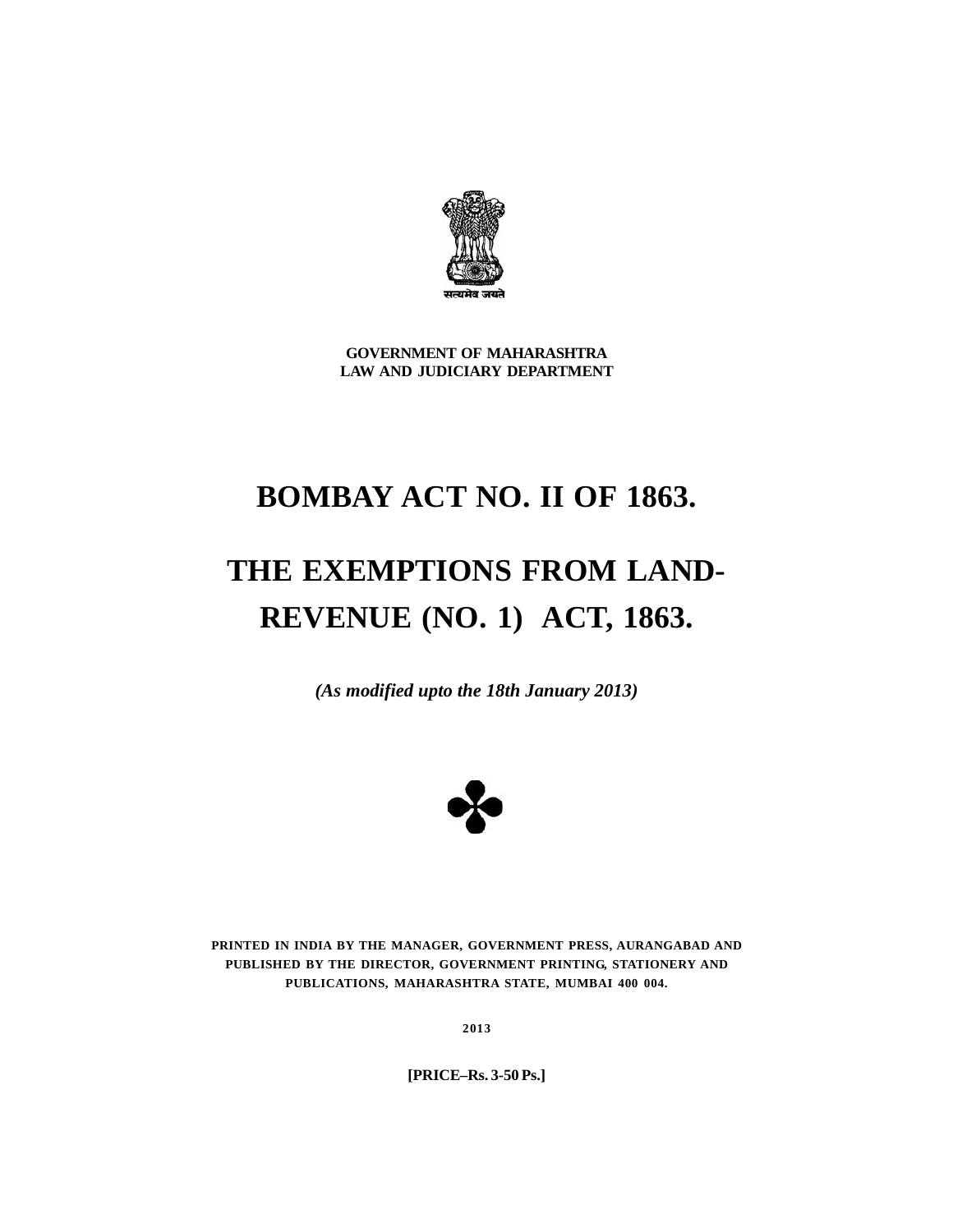#### **THE EXEMPTIONS FROM LAND-REVENUE (No. 1) ACT, 1863**

**\_\_\_\_\_\_\_\_\_\_\_\_\_**

### **CONTENTS**

#### **PREAMBLE.**

#### **SECTIONS.**

1. Power to authorize and guarantee continuence in perpetuty of land to revenue-free holders on terms and conditions agreed to.

Exceptions.

2. Such lands (subject to enactments in section 3) to be heritable and transferable property of holders and continued in perpetuity, subject to payment to State Government of *nazrana* and quit-rent.

Rules for ascertaining amount of assessment.

3. Adjustment, so far as right of State Government to levy nazrana and quit rent binding on holder and rightful owner and assigns.

Savings of rights and remedies of rightful owner, his heirs and assigns.

4. Such lands, so far as rights of State Government are concerned, to be recognized as heritable and transferable property of actual and legal successors by inheritance and heirs by adoption.

 Lands adjudicated to be heritable to be held subject to payment of additional nazrana.

Proviso.

5. Provisions in respect of amount of nazrana when it exceeds ten rupees.

Occasional nazrana.

Proviso.

Proviso.

Occasional nazrana from whom to be levied.

Person obtaining possesson to give notice to Collector, etc.

 Holder of land paying occasional nazrana to give notice to Collector, etc. of transfer.

6. Holders asserting right to exemption may claim trial of, and adjudication upon, their title according to Act XI of 1852. Effect of exemption being established. Effect of exemption not bing established.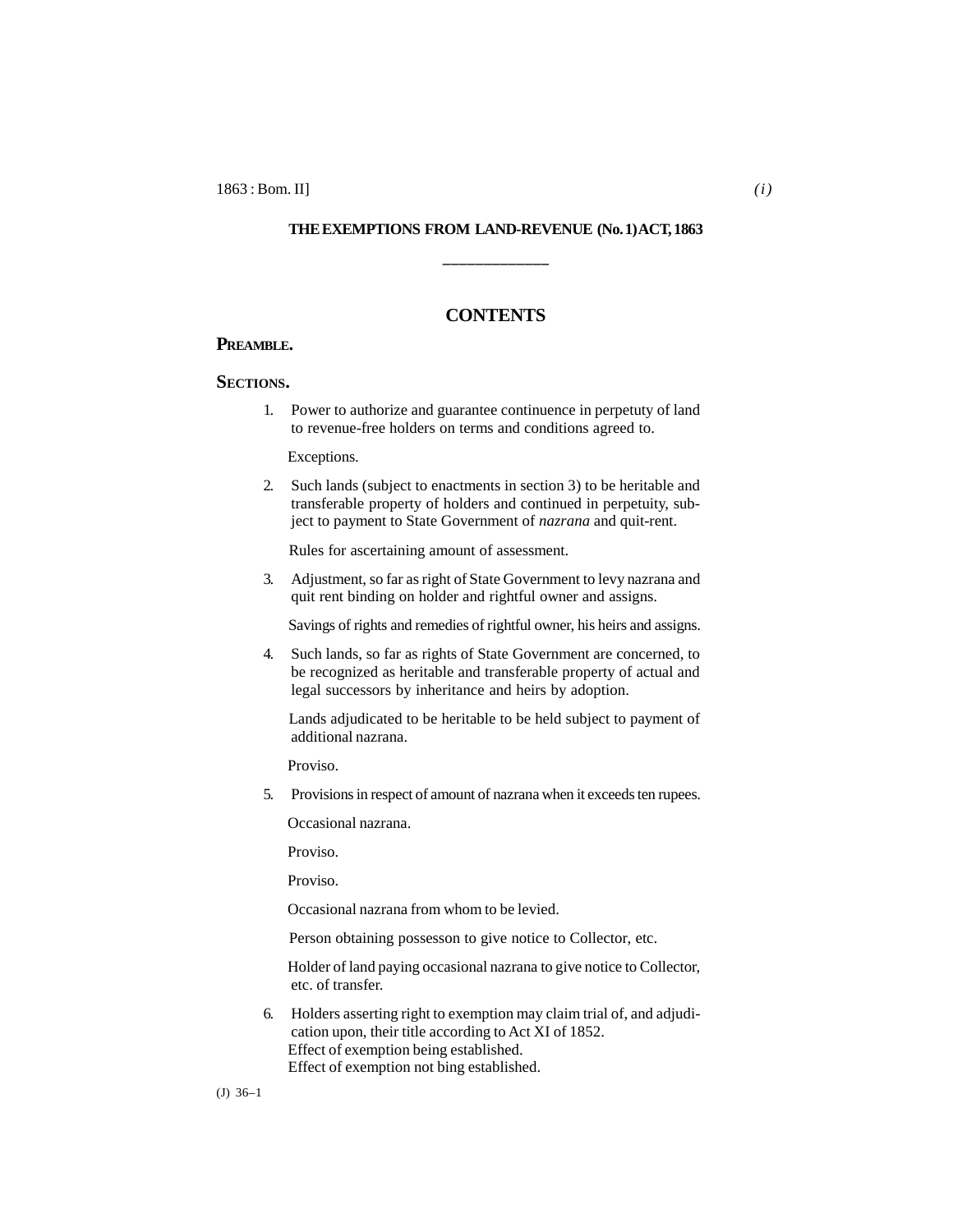- 7. When holders demand trial and adjudication, security to be furuished. Refund of assessment with interest, if holder prove title. Full amount of land-revenue to be paid, if holder fail to prove title.
- 8. Lands held on behalf of religious or charitable institutions.
- 9. Power to invest officers with authority of lnam commissioners and their assistants.
- 10. Burden of proof in cases of inquiries under section 6.
- 11. Collcotor or other officer may serve notice on hloder of lands, asking whether or not he demands inquiry under section 6.

Language and form of notice.

On whom to be served.

Service on non-resident persons.

Service when several persons hold Lands jointly.

Service when holder known to reside in another district.

When no person acts for holder and holder cannot be found.

Inquiry when suffciency of service of notice disputed.

Holder making no answer for two months, deemed to have dispensed with inquiry.

If no holder or owner discovered, land to be fully assessed.

Inquiry when suffciency of answer to notice disputed.

After answer demanding inquiry, scurity to be taken.

Claim to be referred to officer. Time to be fixed.

Claimant allowed benefit of evidence to be found in Goverment records in custody of such public officer.

- 12. *[Repealed].*
- 13. Appeal from proceedings of officers making adjustment to be made to State Government.
- 14. *[Repealed].*
- 15. Quit-rents, *nazrana*, etc., how levied.
- 16. Interpretation clause.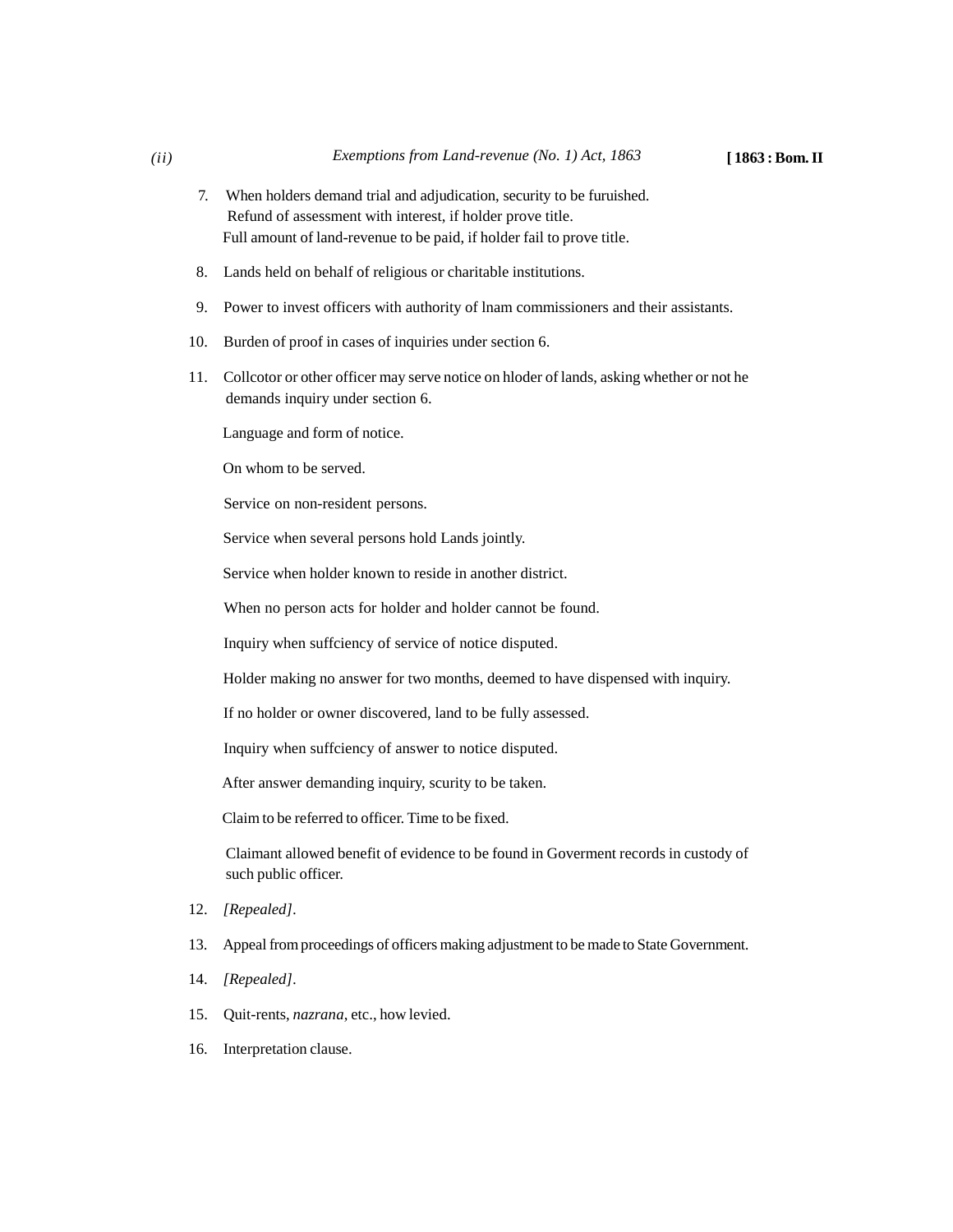#### **BOMBAYACT NO. IIOF 1863. <sup>1</sup>**

#### **[THE EXEMPTIONS FROM LAND REVENUE (No. 1) ACT, 1863] <sup>1</sup>**

*[9th April 1863*]

Repealed in part by Act 10 of 1876.

| , , | ,, | ,, | ,, |                                | 12 of 1876. |    |                 |
|-----|----|----|----|--------------------------------|-------------|----|-----------------|
| ,,  | ,, | ,, | ,, | and amended by Act 16 of 1895. |             |    |                 |
| ,,  | ,, | ,, | ,, | ,,                             | ,,          | ,, | Bom. 3 of 1886. |

[Adapted and modified by the Adaptation of Indian Laws Order in Council. Adapted and modified by the Adaptation of Laws Order, 1950].

An Act to facilitate the adjustment of unsettled claims to exemption from the payment of Government land-revenue, and to regulate the succession to, and transfer of, lands wholly or partially exempt from the payment of such revenue in those parts of the Bombay Presidency which are subject to the operation of Act XI of 1852 of the Legisaltive Council of India.

**WHEREAS,** it has been deemed expedient to provide for the final adjustment, summarily, Preamble. of unsettled claims to exemption from the payment of land-revenue, and to fix the conditions which shall secure, in certain cases, the recognition of titles to such exemption with respect to succession and transfer in those districts of the Bombay Presidency to which the operation of Act XI of 1852 of the Legislative Council of India extends; It is hereby enacted as follows :--

**1.** *Clause1st* . When the holders of lands in any of the said districts (except as is Power to excepted in clause second of this section) held either wholly or partially exempt from the authorize paymet of Government land-revenue, whose title to exemption has not yet been formally guarantee adjudicated, shall have consented to submit to the terms and conditions hereinafter deadjudicated, shall have consented to subtint to the terms and conditions herematief de-<br>scribed. in preference to being obliged to prove their title to the exemption enjoyed by them, perpetuity it shall be lawful for the <sup>2</sup>[ 3[State] Government] to finally authorize and guarantee the continuance, in perpetuity, of the said land to the said holders, their heirs and assigns, upon the said terms and subject to the said conditions.

continuance perpetuity of land to revenue free holders on terms and conditions agrecd to.

*Clause 2nd :-* The excepted cases to which the authority of adjustment and guarantee Exceptions. vested in the <sup>2</sup>[ <sup>3</sup>[State] Government] by this provision, shall not extend, are the cases of lands held as follows :-

*1st,* lands held under treaty;

*2nd,* lands granted or held as jagirs or saranjams, or on similar political tenure;

*3rd,* lands held for scrvice;

*4th,* lands already formally adjudicated to be not continuable hereditary.

<sup>1.</sup> For Statement of Objects and Reasons, see Bombay Government Gazette, 1862, Supplement, p. 360 for report of the Select Committce, *See ibid*., p. 719 and for Procecdings in Council, *See ibid*., p. 444 *ibid*., 1863 pp. 66, 182 and 201.

As to the application of this Act, *see* the Bombay Land-revenue Code, 1870 (Bom. 5 of 1879), s. 127. The short title was given by the Bombay Short Titles Act, 1921(Bom. 2 of 1921).

<sup>2.</sup> The words "Provincial Government" were substituted for the words "Governor in Council" by the Adaptation of Indian Laws Order in Council.

<sup>3.</sup> This word was substituted for the word "Provincial" by the Adaptation of Laws Order, 1950.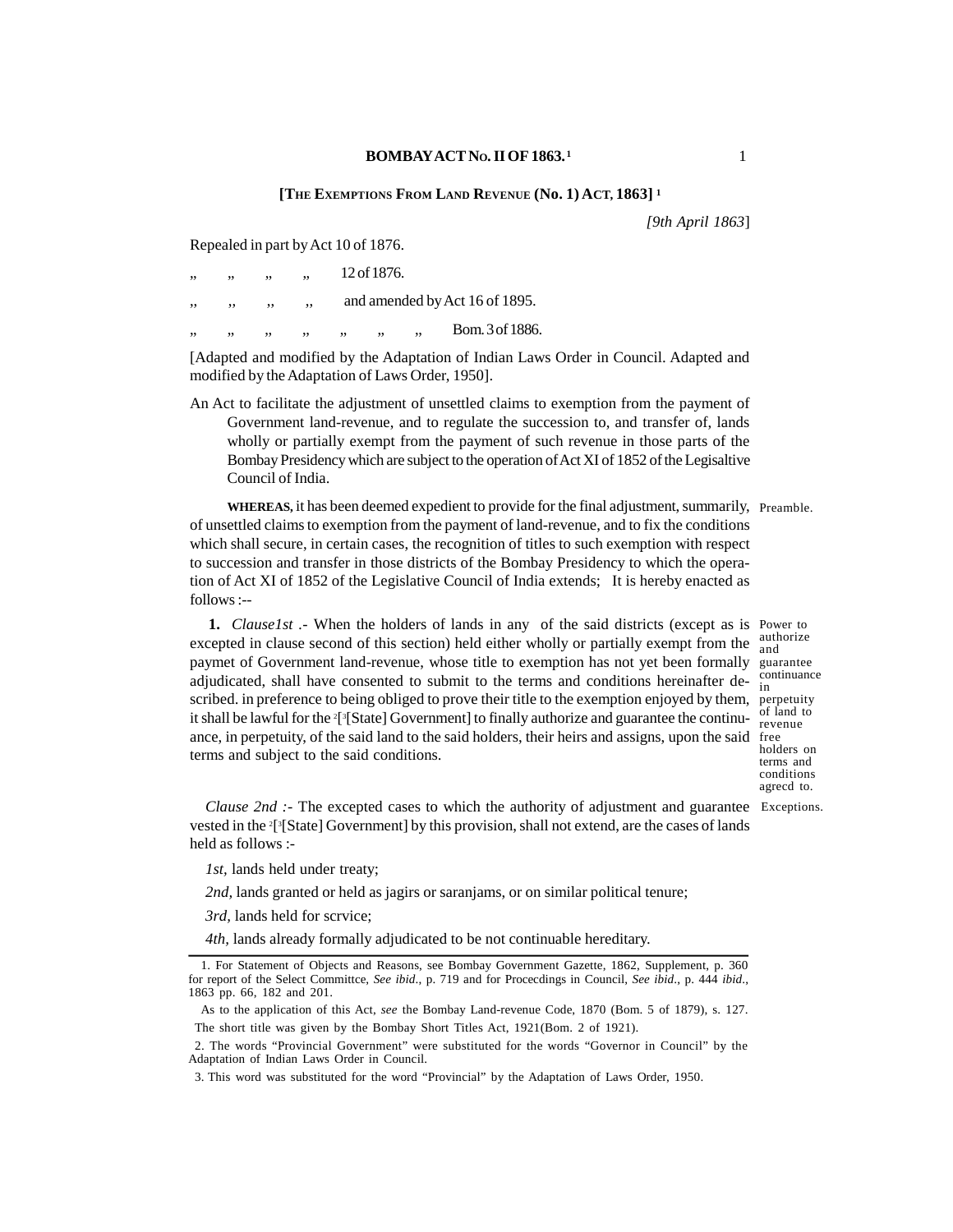(subject to enactments in section 3) to be heritable<br>and transferable property of holders and perpetuity, subject to payment to  $\frac{1}{2}$ [State] Government] of Nazrana and quit-rent.

**(2)** When the <sup>1</sup>[ <sup>2</sup>[State] Government] shall have finally authorized and guaranteed the continuance, in perpetuity, to the holders, their heirs and assigns, of lands wholly or partially exempt from the ordinary payment of annual land-revenue, whose title to exemption has not already been formally adjudicated and who have dispensed with an inquiry into such and title, the said lands shall (subject to the enactments contained in section  $3^{3*} * *$ ) be the heritable and transferable property of the said holders, their heirs and assigns, without restriction, as to adoption, collateral succession or transfer ; and such lands shall thencecontinued in forth be continued, in perpetuity, subject to an annual,  $\frac{4}{2}$  [payment to the  $\frac{2}{3}$ [State] Government]. Such payment shall consist of – Such lands  $(2)$ 

*1st,* a fixed annual payment as nazrana, in commutation of all claims  $\frac{5}{6}$  for the  $\frac{6}{8}$ government] ] in respcet of succession and transfer, and shall be calculated at the rate of one anna for each rupee of assessment;

2nd, of a quit-rent equal to one-fourth of the assessment.

The said assessment shall be ascertainable under the following rules :–

Rules for ascertaining amount of assessment.

*Rule 1.*–The assessment of lands other than those specified in Rule 2 shall, with respect to lands which have already been assessed by the revenue-survey, now in progress, be the assessment already imposed upon those lands by that revenue survey, and with respect to lands which have not yet been assessed by that revenue-survey shall be such assessment as shall be agreed on by the Collector or settling officer and the owner or holder of the lands which shall be final ;

and, in failure of their agreement, it shall be the existing rental of the lands until the revenue-survey now in progress shall have placed a new assessment thereon, after which the assessment so placed by the said revenue-survey shall be understood to be the assessment.

And it shall be lawful for the duly authorized officers of the  ${}^5[^6[Government]]$  employed in the said revenue-survey to enter upon all lands not heretofore assessed by such revenuesurvey for the purpose of fixing and making an assessment thereof, provided, no arrangement can be otherwise arrived at by the Collector and the owner or holder, as above provided, to ascertain the fair rental of the lands.

*Rule 2.*–The assessment of lands of such an exceptional character as not to be assessable under the revenue-survey rules shall be in the discretion of the revenue-officers <sup>5</sup>[of the <sup>6</sup>[Government]], which discretion shall be guided, so far as may be, by the rate at which similar land in the same district  $\delta$ [belonging to the  $\delta$ [Govornment]] is let, due regard being had by the said revenue-officers to all equitable considerations affecting such lands.

<sup>1.</sup> The words "Provincial Government" were substituted for the words "Governor in Council" by the Adaptation of Indian Laws Order in Council.

<sup>2.</sup> This word was substituted for the word "Provincial" by the Adaptation of Laws Order, 1950.

<sup>3.</sup> The words "of this Act" were repealed by the Bombay General Clauses Act, 1886 (Bom. 3 of 1886), .Schedule B. This Schedule is printed as an Appendix to the Bombay General Clauses Act, 1904 (Bom. 1 of 1904).

<sup>4.</sup> The words "payment to the Provincial Government" were substituted for the words "payment to Government" by the Adaptation of Indian Laws Order in Council.

<sup>5.</sup> The words "of the Crown" were substituted for the words "of Government", *ibid.*

<sup>6.</sup> The word was substituted for the word "Crown " by the Adaptation of Laws Order, 1950.

<sup>7.</sup> The words "belonging to the Crown" were substituted for the words "belonging to Government" by the Adaptation of Indian Laws Order in Council.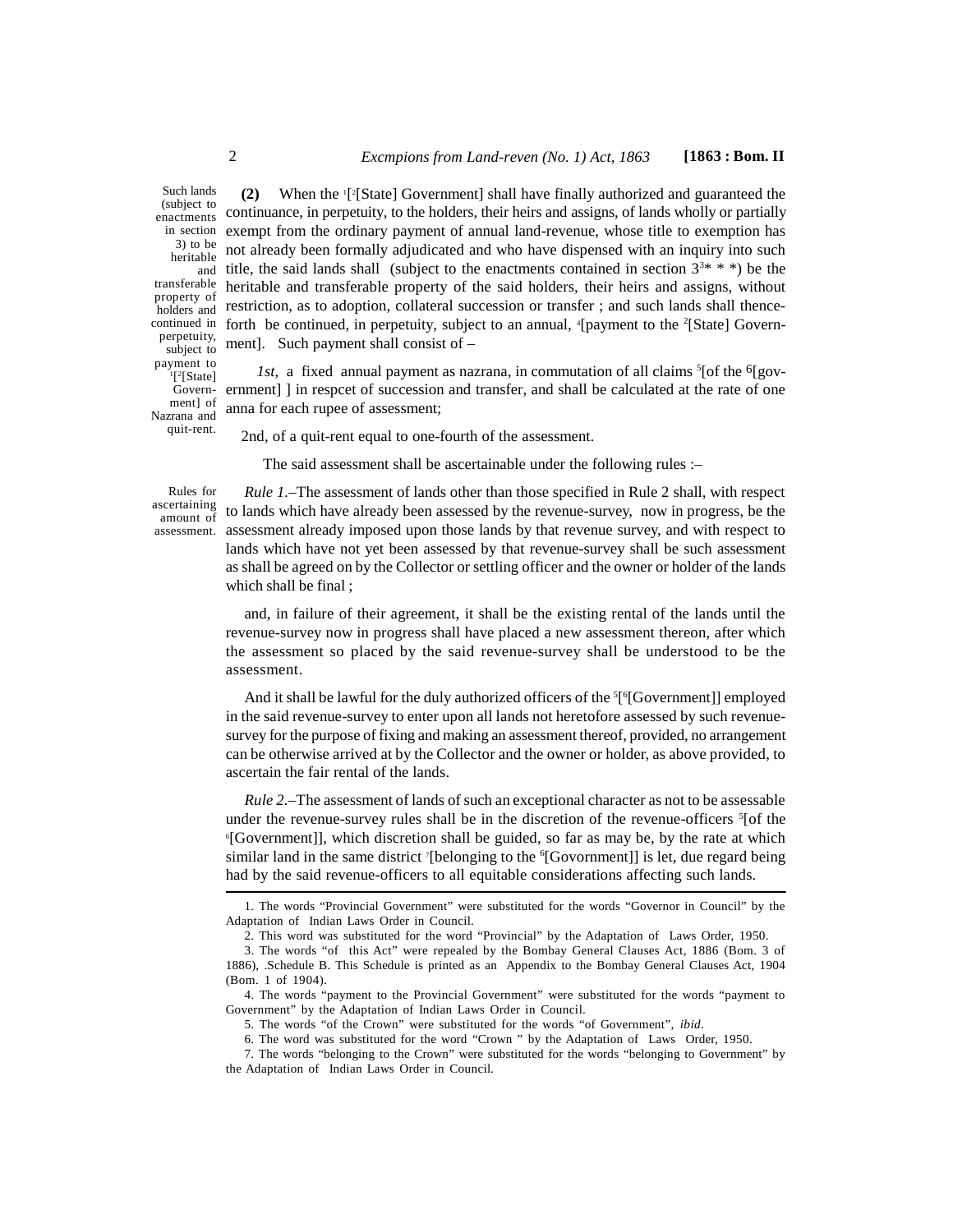Shares of the revenues of villages (such as amals) shall be assessed for the purposes of this Act at the value thereof, calculated at the average shown by such accounts of actual realizations by the holders as are forthcoming for the ten years immediately preceding the promulgation of these rules.

*Rule 3.*—Lands for which a judi, salami or other quit-rent or land-tax under whatever denomination, is already  $\frac{1}{2}$ [paid to the  $\frac{2}{3}$ [State] Government], instead of being liable to only one-forth of the assessment, shall in addition to the annual amount of such Judi salami, quitrent or other tax aforesaid, be liable to a further annual quit-rent, equal to one-fourth of the sum by which the annual or average annual amount of such judi, salami or other quit-rent or tax aforesaid may fall short of the assessment.

*Rule 4.*.— Quit-rent and annual nazrana imposed under this section (section 2) and the rules thereunto annexed shall be fixed in perpetuity, and shall not be liable to increase or decrease on any new assessment, save so far as is above in rule 1 of this section (section 2) provided to the contrary, in the case of lands which have not been already assessed by the revenue-survey now in progress.

*Rule 5.*—The whole of the exempt lands found in the possession of each holder shall be continued according to the provisions of this section (section 2) and the rules thereunto annexed, and subject to the enactments contained in section 3.

3. Any adjustment made by the <sup>2[3</sup>[State] Government] with the holder of land held Adjustment, wholly or partially exempt from the payment of land-revenue, in accordance with section 2  $4 * * *$  and the rules annexed to the said section, shall, so far as the right of  $[$  [the  $2[^{3}[$ State]  $]^{3}[$ State] Government] to levy the nazrana and the annual quit -rent mentioned in the said section is concerned, not only be binding upon such holder, his heirs and assigns, but also in the rightful owner, his heirs and assigns, whosoever such rightful owner may be:

so far as right of  $2[3[State]$ Government] to levy nazrana and quit-rent, binding on holder and rightful owner and assigns.

remedies of owner, his heirs and assigns.

Provided always that the said rightful owner, his heirs and assigns, shall not, by this Act Savings of or anything therein contained, be deprived of any rights or remedies  $6$ \*\*\*\*\* to which he rights and or they would be entitled against the said holder, his heirs or assigns for the recovery of the  $\frac{1}{\text{rightful}}$ said lands or any part thereof if this Act had not been passed;

and in the event of rightful owner, his heirs or assigns recovering the said lands or any part thereof, from the said holder, his heirs or assigns, any declaration, guarantee or adjustment made by the <sup>2</sup>[<sup>3</sup>[State] Government] under, or in accordance with, sections 1 and  $2^{4\ast}\cdot\cdot\cdot$  and the rules annexed to the said section 2 with respect to the said lands while the same were in the possession of the said holder, shall accrue to the benefit of the said rightful owner, his heirs and assigns.

<sup>1.</sup> The words "paid to the Provincial Government" were substituted for the words "paid to Government" by the Adaptation of Indian Laws Order in Council.

<sup>2.</sup> The words "Provincial Government" were substituted for the words "Government in Council" by the Adaptation of Indian Laws Order in Council.

<sup>3.</sup> This word was substituted for the word 'Provincial" by the Adaptation of Laws Order, 1950.

<sup>4.</sup> The words "of this Act", were repealed by the Bombay General Clauses Act, 1886 (Bom. 3 of 1886), Schedule B. This Schedule has been printed as an Appendix to the Bombay General Clauses Act, 1904 (Bom. 1 of 1904).

<sup>5.</sup> The words "the Provincial Government" were substituted for the word "Government" by the Adaptation of Indian Laws Order in Council.

<sup>6.</sup> The words "either at Law or in equity" were repealed by the Repealing Act, 1876 (12 of 1876).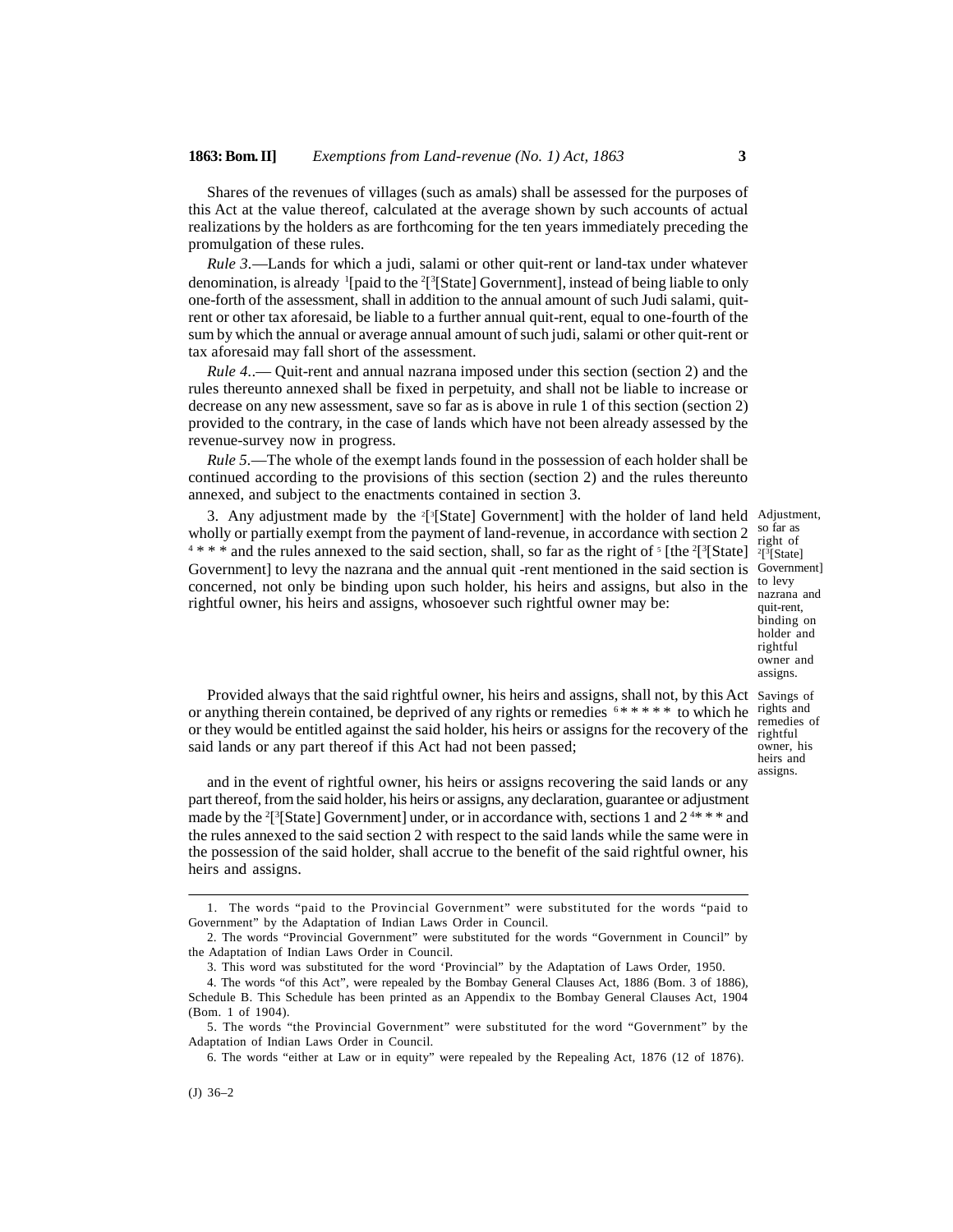4. Lands held partially or wholly exempt from the payment of land revenue, and already so far as<br>rights of formally adjudicated to be so continuable hereditarily in perpetuity, may, at the option of the <sup>1[2]</sup> State] holder, be henceforth recognized, so far as the rights of <sup>1</sup>[the <sup>2</sup>[State] Government] are ment] are concerned, as the heritable and also the transferable property, not only of the actual descedants concerned, of the .person to whose descendants inheritance may have been limited by the terms of the to be of the sperson to whose descendants inheritance may have seen inhere sy the terms of the<br>recognised said adjudication, but also of all his legal successors by inheritance, including heirs by as heritable collateral, successions and heirs by adoption, and their assigns; Such lands, Governand transferable

property of actual and legal successors by inheritance and heirs by adoption.

> and thereafter the right of <sup>1</sup>[the <sup>2</sup>[State] Government] or its officers to question the title to possession, or to exemption from the payment of land-revenue, of any holder of the said land already so adjudicated to be heritable in perpetuity on the ground that he does not belong to the family to which title is restricted by the, adjudication, is hereby abrogated ;

and, in any case of recognition as in this section aforesaid, lands already adjudicated to adjudicated to be heritable, and to which such recognition applies, are henceforth to be held subject to the heritable be payment to <sup>1</sup>[the <sup>2</sup>[State] Government] of an annual nazrana calculated at the rate of one anna held subject for each rupee of the assessment of the land, ascertainable as provided in the rules of section to payment of each rapper of the assessment of the land, assessment as provided in the rates of section to the partial assessment (if any) ordered by the nazrana. terms of the formal adjudication under which the land has already been declared to be continuable : Lands<br>adjudicated to be  $\overline{0}$  ue liel of additional  $\frac{2^{-3}}{2^{11}}$ 

Provided, however, that the assent of the holder of all lands adjudicated as aforesaid to the acceptance of such recognition and the payment of such nazrana as in this section as aforesaid shall be assumed, unless such holders shall, within three  $(3)$  <sup>4\*</sup>months from the date on which this Act comes into operation, decline to accept such recognition as aforesaid by a notice given in writing to the Collector of the district. Proviso.

*5. Clause 1st.-* When the amount of the annual nazrana payable for any holding in in respect of accordance with section 2 or section 4  $3$ \* \* \* \* respectively exceeds the sum of ten rupees, amount of incordance with section 2 of section to respect they executed the said nazrana is<br>nazrana it shall be at the option of the holder of the land on account of which the said nazrana is when it declared payable, if he be not merely a mortgagee, to elect within two<sup>4\*</sup> months after service exceeds ten of a notice explaining the purport and effect of the rules contained in this section (section 5);<br>rupees. which service shall be made in the same manner as is hereinafter provided for the service of Occasional the notice described in section  $11^{3*}$  \* \* that in lieu of the land being made subject to the nazrana. payment of such annual nazrana an occasional nazrana shall be payable at each change of payment of such annual nazrana an occasional nazrana shall be payable at each change of possession thereof, or of any part thereof, by inheritance or transfer, the amount of which nazrana shall be - Provisions

> *(a)* on every succession by inheritance, a nazrana equal to one year's assessment of the wholly or partially exempt lands which are the subject of such succession;

<sup>&</sup>lt;sup>1</sup> The words "the Provincial Government" were substituted for the word "Government" by the Adaptation of Indian Laws Order in Council.

<sup>2</sup> This word was substituted for the word " Provincial" by the Adaptation of Laws Order, 1950.

<sup>3</sup> The words "of this Act" were repealed by the Bombay General Clauses Act. 1886 (Bom. 3 of 1886), Schedule B. This Schedule has been printed as an Appendix to the Bombay General Clauses Act, 1904 (Bom. 1 of 1904.)

<sup>4</sup> The word " calendar" was repealed, *ibid.*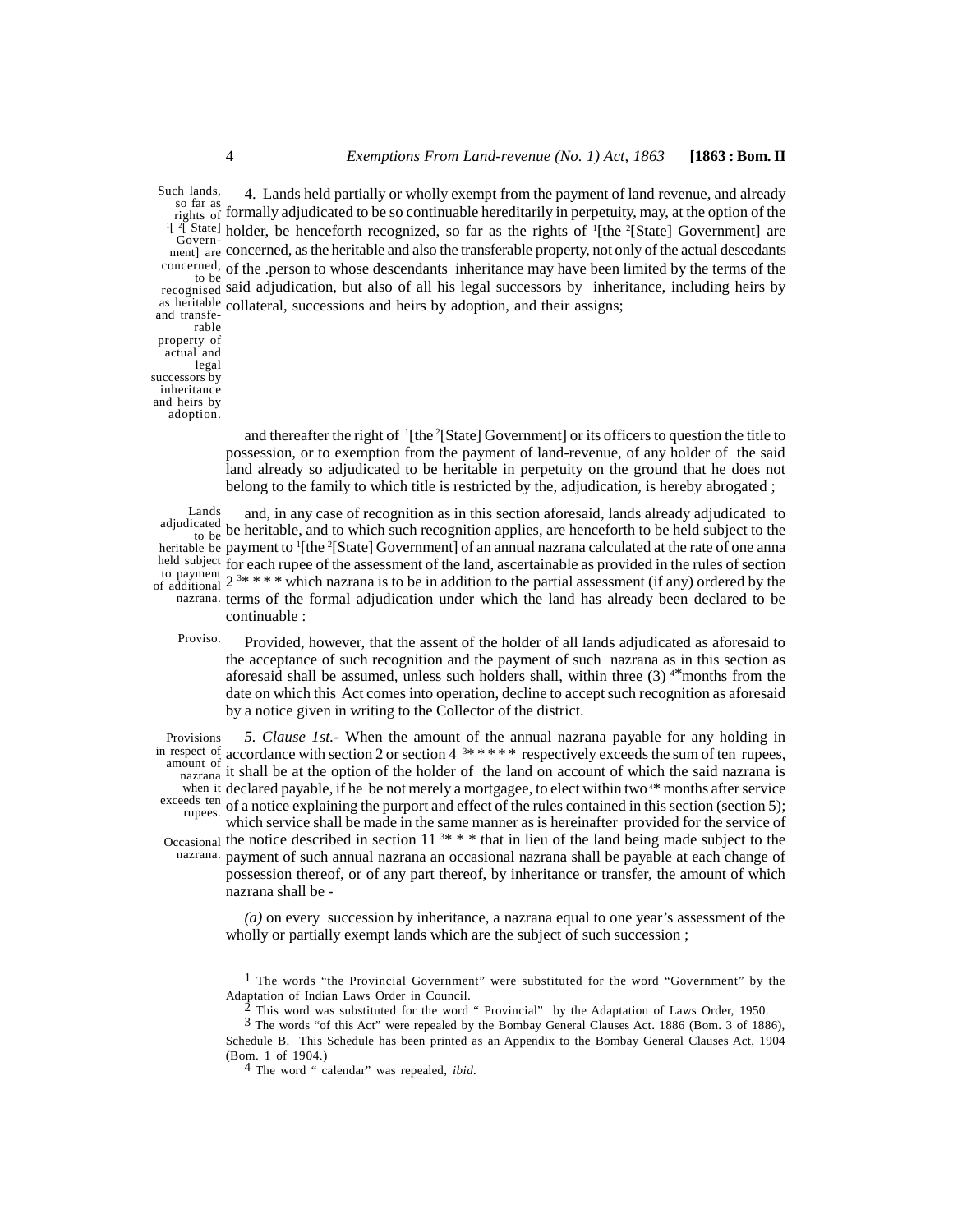(b) on every transfer of lands wholly or partially, exempt from the payment of landrevenue, a nazrana equal to two years' assessment of the land transferred.

The assessment shall be, in each case, ascertainable under the rules annexed to section *2* <sup>1</sup>*\* \* \* :*

Provided that, in the event of more than one succession or transfer occurring within Proviso. twelve months, such occasional nazrana <sup>2</sup>[on] succession or transfer shall not be leviable more than once:

Provided also that it shall be at the option of the holder of the land to pay such occasional Proviso. nazrana in one sum or by annual instalments not exceeding one-fourth of the whole nazrana per annum.

*Clause 2nd.—*When, at the election of the holder, lands wholly or partially exempt from Occasional the payment of land-revenue shall have been made liable to occasional nazrana leviable nazrana<br>
from whom under this section (section 5), instead of to an annual nazrana of one anna in each rupee of to be levied the assessment as provided by sections 2 and  $4^{1*}$  \* \* the occasional nazrana shall be levied from each person obtaining possession of the land to which it is subject, whether by inheritance or transfer ,

and it shall be the duty of that person, within the period of one  $3*$  month after obtaining Person possession as aforesaid, to give notice in writing thereof to the Collector or other chief obtaining<br>possession revenue-officer of the  $4* * *$  district in which the said lands are situate, and, in default of to give such notice, the person so obtaining possession shall forfeit, in addition to the nazrana notice to leviable on the occasion, a sum equal to the amount thereof. etc.

*Clause 3rd.-* It shall also be the duty of the holder of any land made subject under this Holder of section to the payment of occasional nazrana instead of to an annual nazrana of one anna  $\frac{\text{land } \text{paying}}{\text{occasional}}$ in each rupee of the assessment who shall transfer the same or any part thereof, to give to nazrana to the Collector or chief revenues officer of the  $4* * *$  district in which the lands so transferred give notice are situate, notice in writing of such transfer and of the nature and extent thereof, and of the  $_{\text{etc. of}}^{to}$  Collector, person or persons to whom the same is made, within one <sup>3</sup>\* month after such transfer has transfer. been made; and, in default of such notice, the person or persons so transferring as aforesaid shall forfeit a sum equal to the amount of the nazrana leviable on the occasion from the person to whom the transfer shall have been made.

6. *Clause 1st.—*When lands are held wholly or partially exempt from the payment of Holders asland-revenue, upon the title to which exemption there has not been any formal adjudication,  $_{\text{to}}^{\text{setting right}}$ the holders asserting a right to such exemption shall be at liberty, on the conditions tion may hereinafter described, to claim a trial of, and adjudication upon, their title, according to Act claim trial XI of 1852, so far as the same is not altered modified or superseded by, or inconsistent with, adjudication the provisions of this Act. to exemptitle

of, and upon, their according to Act XI of 1852.

<sup>1.</sup> The words "of this Act" were repealed by the Bombay General Clauses Act, 1886, (Bom. 3 of 1886), Schedule B. This Schedule has been printed as an Appendix to the Bombay General Clauses Act, 1904 (Bom. I of 1904).

<sup>2.</sup> This word was substituted for the word "or" by the Amending Act, 1895(16 of 1895).

<sup>3.</sup> The word "calendar" was repealed by Bom. 3 of 1880, sch. B.

<sup>4.</sup> The words " Collcctorate or" were repealed, *ibid.*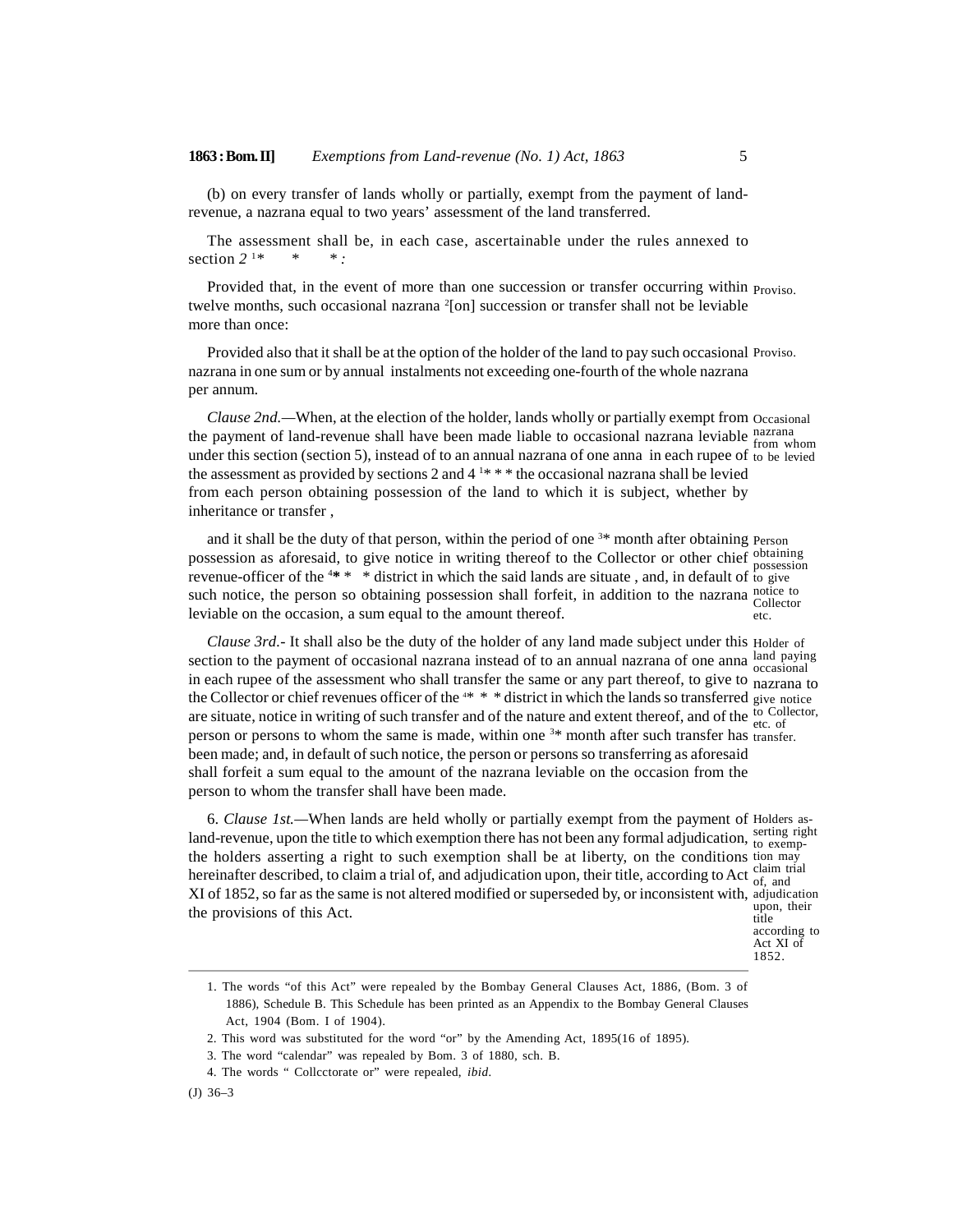Effect of

*Clause 2nd*.- In the event of the title to such exemption being upon such inquiry exemption demanded as last aforesaid duly established, the land shall not be heritable in any other manner, or to any further extent than the same may, on such inquiry as last aforesaid, be established. adjudged to be heritable ; nor shall any adoption be recognised in any Civil Court<sup>1\*</sup> \* \* \* or by any officer of  $^{2}$ [the  $^{3}$ [ Government]], as'creative of, or continuing, a title to claim from <sup>2</sup>[the  ${}^{3}$ [Governmnet] ] any exemption from assessment or any other privilege on account of the said lands; and no *nazrana* shall be received on account of <sup>4</sup>[the <sup>5</sup>[State] Government] from the holders of such lands. being uchlan

And whensoever the same lands or by part thereof, either by operation of law, or by devolution, assignment, gift, sale (whether such sale be judicial, public or private), devise, transfer-deed or other instrument, or otherwise howsoever, pass to any person not an heir by actual descent from the person to whose heirs the lands shall be declared heritable, or in default of such declaration, from the person who may establish his title to exemption as last aforesaid, then the said lands, or such part thereof as may have so passed to any person other than the said actual descendants, shall forthwith become and be liable to payment of annual land-revenue at the full assessment.

*Clause 3rd.*- In the event, upon such inquiry as aforeraid, of there being a failure by the exemption<br>not being holders to establish title to exemption from payment of land-revenue, the lands to which he established. has failed to establish such title shall forthwith become and be liable to payment of annual revenue at the full assessment. Effect of not being **HORGE** 

When 7. Clause 1st. - When the holders of land, held wholly or partially exempt from the holders payment of land-revenue, demand a trial and adjudication of their title under the provisions  $\frac{d}{dt}$  of section  $\frac{6*}{t}$ , they shall be required to furnish satisfactory security for the payment of the adjudication, assessment of the land, in case of the failure to prove the title to exemption asserted by  $t_{\rm{he}}$  them ; and, in default of their furnishing satisfactory security, the full assessment of the demand trial  $P_a^{\alpha}$ 

furnished. land which is to be the subject of inquiry shall be levied pending the adjudication.  $be$   $\frac{\text{HeIII}}{\text{HeIII}}$ 

*Clause 2nd* .- If the inquiry result in the establishment of the asserted title, the holder, or, assessment in the event of his decease, his heir who succeeds to possession of the said lands, shall be with interest if holder entitled to a refund of any assessment levied under the provisions of this section, pending prove title. such inquiry as aforesaid and to interest thereon at the rate of five per cent. per annum. Refund of assessment

*Clause 3rd* .- If the result of the inquiry be that the holder fail to prove his title, the full of land<br><sub>enue to</sub> amount of land-revenue assessable on the lands from the date of the holder's demand for be paid, if trial shall be levied from the said holder and his security, or either, any sums levied pending adjudication as aforesaid being taken in account of the same. Full amount<br>of land <sub>revenue to</sub> amoun holder fail to prove

title.

8. *Clause 1st*.- Lands held wholly or partially exempt from the payment of land-revenue on behalf of religious or charitable institutions shall, if already formally adjudicated to be permanently so continuable, be so continued wholly or partially exempt from such payment charitable institutions. of land-revenue as aforesaid, according to the terms of the adjuciation. Lands held on behalf of religious or

<sup>1</sup> The words " or Court of Law or Equity" were repealed by the Repealing Act, 1876 (12 of 1876). 2 The words "the Crown" were substituted for the word "Government" by the Adaptation of Indian Laws Order in Council.

<sup>3</sup> This word was substituted for the word "Crown" by Adaptation of Laws Order, 1950.

<sup>4</sup> The words "the Provincial Government" were substituted for the word "Government" by the Adaptation of Indian Laws Order in Council.

<sup>5</sup> This word was substituted for the word "Provincial" by the Adaptation of Laws Order, 1950.

<sup>6</sup> The words "of this Act" were repealed by the Bombay General Clauses Act, 1880 (Bom. 3 of 1886), Schedule B. This Schedule has been printed as an Appendix to the Bombay General Clauses Act, 1904 (Bom. 1 of 1904.)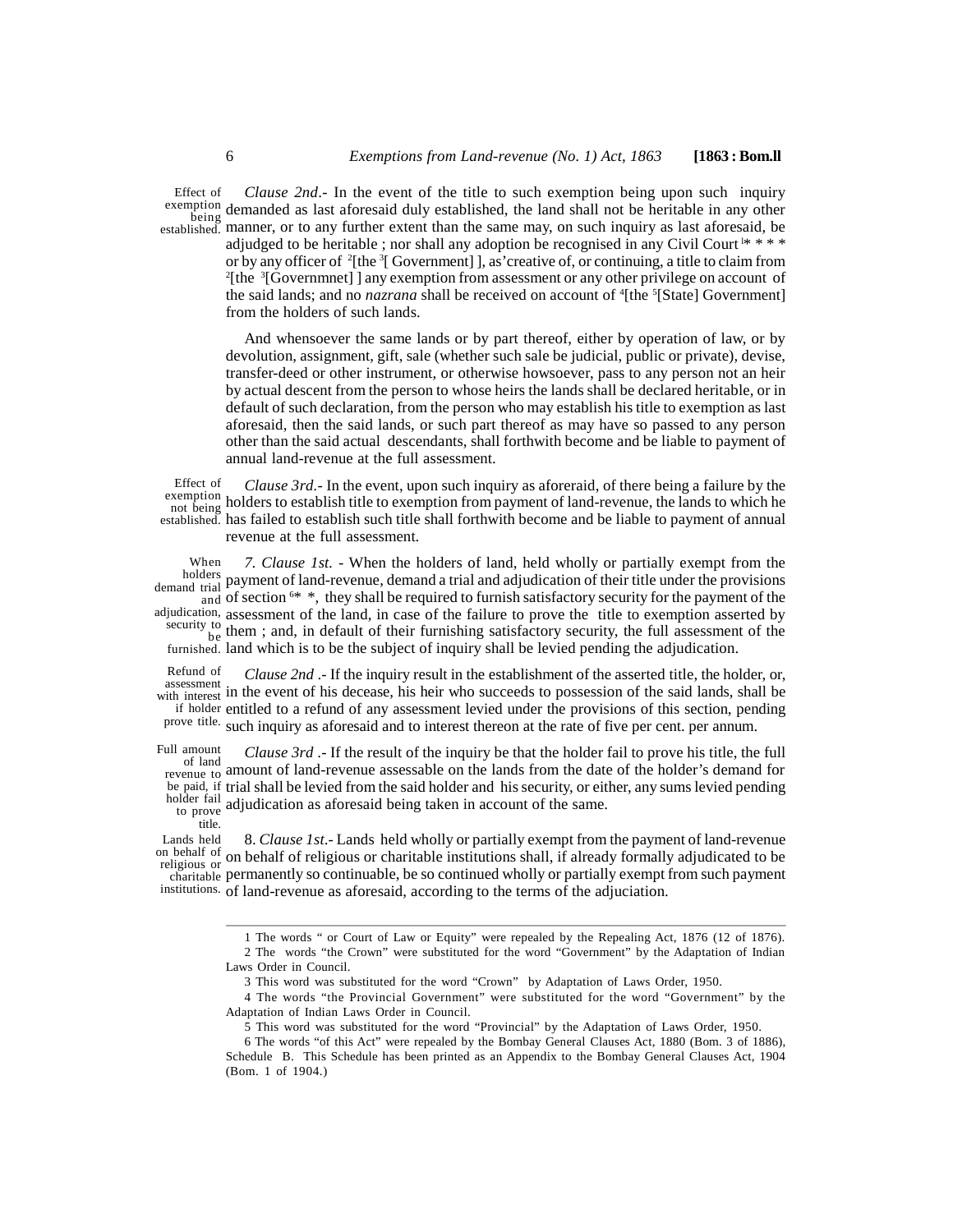*Clause 2nd.-* Lands held on behalf of religious or charitable institutions, either wholly or partially exempt from the payment of land-revenue, shall, if not already formally adjudicated to be permanently so continuable, be declared to be so wholly or partially exempt from such payment of land-revenue as aforesaid; subject, however, to the payment of annual quitrent, equal to one-fourth of the assessment which shall be ascertainable under the rules annexed to section  $2^{1***}$ 

*Clause 3rd.-* It is, however, hereby declared that lands held on behalf of religious or charitable institutions wholly or partially exempt from the payment of land- revenue, shall not be transferable from such institutions either by assignment, sale (whether such sale be judicial, public or private), gift, devise or otherwise howsoever, and no nazrana shall be leviable on account of such lands.

*Clause 4th.-* If the holders, managers or trustees of such lands shall refuse to accept the terms provided by clause 2 of this section, and shall demand a trial and adjuilication of the title by which the land is held wholly or partially exempt from, land-revenue, they shall be entitled to the same, on the conditions, described in section 7 and subject to the liabilities provided in section  $6^{1*}$  \*

9. It shall be lawful for the  $2[^{3}[\text{State}]$  Government] to appoint officers to carry out the Power to inquiries provided for in this Act in the districts in which Act XI of 1852 has the force of law,  $\frac{1}{165}$ and to invest any officer so appointed with the authority conferred by the above Act on authority of Inam Commissioners and Assistant Inam Commissioners.

officers with Inam Commissioners and their assistants.

10. Whensover any person, or persons, holding lands wholly or partially exempt from Burden of the payment of land-revenue, upon the title to which exemption, there has not been any  $\frac{1}{2}$  cases of formal adjudication, shall (whether such alleged title be founded on grant or prescription or inquiries on any other ground whatsoever) demand an inquiry under section  $6^{1*}$  into such title, the under burden of proof of such title shall, in every instance; lie and be cast exclusively upon the person or persons holding, or claiming to hold, such, lands so wholly or partially exempt from the payment of land-revenue as aforesaid, notwithstanding any existing usage, law, Regulation, Act or Statute in anywise to the contrary ; cases of section 6.

and it shall not be lawful for any Civil Court <sup>4\*</sup> \* \* \* to place the burden of proof upon <sup>5</sup>[the <sup>6</sup>[Government]], or upon the officer or officers representing <sup>5</sup>[the <sup>6</sup>[Government]], of a right to levy the ordinary land-revenue upon the lands the subject of any such inquiry as aforesaid, and it shall in every instance be presumed, until the contrary is distinctly proved, that  ${}^{5}$ [the ${}^{6}$ [Government]] has the right to levy such ordinary land-revenue upon the lands the subject of any such inquiry as aforesaid.

It is, however, hereby further provided that nothing in this section contained shall disentitle <sup>5</sup>[the <sup>5</sup>[Government]] or its duly authorized officers, to produce and give evidence in rebuttal or disproof of the alleged title to exemption aforesaid, if it seem to  $\frac{5}{1}$ the <sup>6</sup>[Government]] or its duly authorized officers, desirable or necessary to produce and give such evidence.

3 This word was substituted for the word "Provincial" by the Adaptation of Laws Order, 1950

<sup>1</sup> The words " of this Act" were repealed by the Bombay General Clauses Act, 1886 (Bom. 3 of 1886), Schedule B. This Schedule has been printed as an Appendix to the Bombay General Clauses Act, 1904 (Bom. 1 of 1904).

<sup>2</sup> The words " Provincial Government" were substituted for the words " Governor in Council" by the Adaptation of Indian Laws Order in Council.

<sup>4</sup> The words "or Court of Law or Equity" were repealed by the Repealing Act, 1876 (XII of 1876).

<sup>5</sup> The words "the Crown" were substituted for the word " Government" by the Adaptation of Indian Laws Order in Council.

<sup>6</sup> This word was substituted for the word "Crown" by the Adaptation of Laws Order, 1950.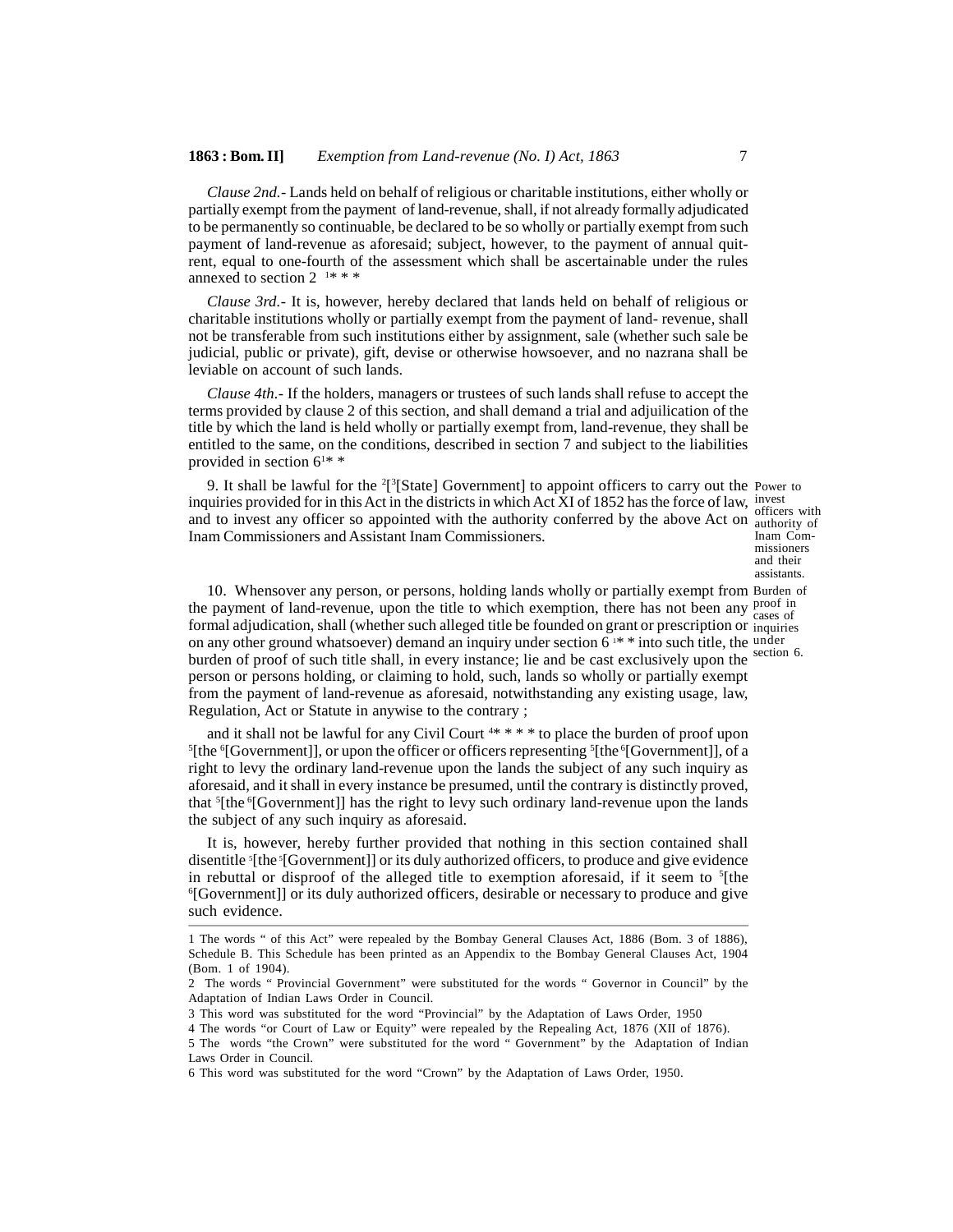11. *Clause 1st.*- It shall be lawful for the Collector of each<sup>1\*</sup> \* district or for any other officer of <sup>2</sup>[the<sup>3</sup>[Government]] duly authorized in that behalf, whensoever such Collector or may serve notice on such other officer shall have reason to believe that lands are held wholly or partially exempt holder of from payment of land-revenue, and that there has not been any formal adjudication upon Lands<br>asking the title to such exemption, to serve, or to cause to be served, a notice in writing, upon the whether or holder of such lands, calling upon him to state whether or not be demands an inquiry under not he section 6<sup>4\*</sup> \* \* into such alleged title to exemption as aforesaid, instead of accepting and  $\frac{1}{2}$  abiding by the terms described in section 2<sup>5</sup>\*\*\* Collector or <sub>asking</sub> the titl demands  $\frac{300 \text{ cm}}{1 \text{ cm}}$ under

section 6.

*Clause 2nd.*- The notice shall be in the prevailing language of the<sup>1\*\*</sup> \*district in which and form of the lands are situate, and shall explain the nature of the alternatives offered on the part of notice.  $\delta$ [the  $\delta$ [State] Government]. Language

*Clause 3rd* .- It shall be served upon the person holding, or registered in the Government be served. land-registers as holding, the lands wholly or partially exempt from the land-revenue as aforesaid, if he be resident within the limits of the <sup>8</sup>[district]. On whom to

*Clause 4th.*- If such person as last aforesaid be not resident within the <sup>9</sup>[district] the notice shall be served upon any person acting for the aforesaid in respect of the lands. persons. Service on non resident

*Clause 5th.—*When more persons than one hold jointly lands wholly or partially exempt several from land-revenue, service of notice upon any one of them shall in every case be sufficient. Service when<br>several persons hold <sup>11 OIII</sup> R lands jointly.

*Clause 6th*.- If the holder be known to reside in another <sup>9</sup>[district] of the Bombay when holder Presidency, and if there be no person acting for him in the <sup>9</sup>[district] in which the lands are<br>known to reside in situate, the notice shall be sent to the Collector of such other <sup>9</sup>[district] and served or another caused to be served by him.<br>district. Service

*Clause 7th*.- If there be not any person acting for the holder, and if he cannot be found, person acts the notice shall be served upon some one of the actual occupants of the land (if any), and person acts for holder and holder a copy of such notice shall be posted in the office of the chief native revenue-officer of the  $\frac{1}{2}$  cannot be district, and in the chauri or most public place in the village where the lands are situate. When no for holder <sup>LIC</sup>

found.

*Clause 8th.*- In the event of any dispute arising as to the sufficiency of the service of any when notice or notices under this section, the matter so in dispute shall be inquired into by the of service of Collector of the district or other officer, appointed for the purpose by the  $^{10}$ [ $^{1}$ [State] notice Government], and the decision of the Collector or such other officer as aforesaid shall be disputed. final, and not open to appeal or question in any Civil Court <sup>11\*</sup> \* \* \* or elsewhere. Enquiry sufficiency  $\sum_{n=1}^{\infty}$ 

> 1. The words "Collectorate or" were repealed by the Bombay General Clauses Act, 1886 (Bom. 3 of 1886).

> 2. The words "the Crown" were substituted for the word "Government" by the Adaptation of Indian Laws Order in Council.

3. This word was substituted for the word "Crown" by the Adaptation of Laws Order, 1950.

4. The words "of this Act" were repealed by Bom. 3 of 1886.

- 5. The words "of the same" were repealed, *ibid.*
- 6. The words "the Provincial Government" were substituted for the word "Government" by the Adaptation of Indian Laws Order in Council.
- 7. This word was substituted for the word "Provincial" by the Adaptation of Laws Order, 1950.
- 8. This word was substituted for the word "Collectorate" by the Amending Act, 1895 (16 of 1895).
- 9. This word was substituted for the word "Collectorate" by the Bombay General Clauses Act, 1886 (Bom. 3 of 1886), Schedule B. This Schedule has been printed as an Appendix to the Bombay Genera1 Clauses Act, 1904 (Bom. 1 of 1904).
- 10. The words "Provincial Government" were substituted for the words "Governor in Council" by the Adaptation of Indian Laws Order in Council.
- 11. The words "or Court of Law or Equity" were repealed by the Repealing Act, 1876 (12 of 1876).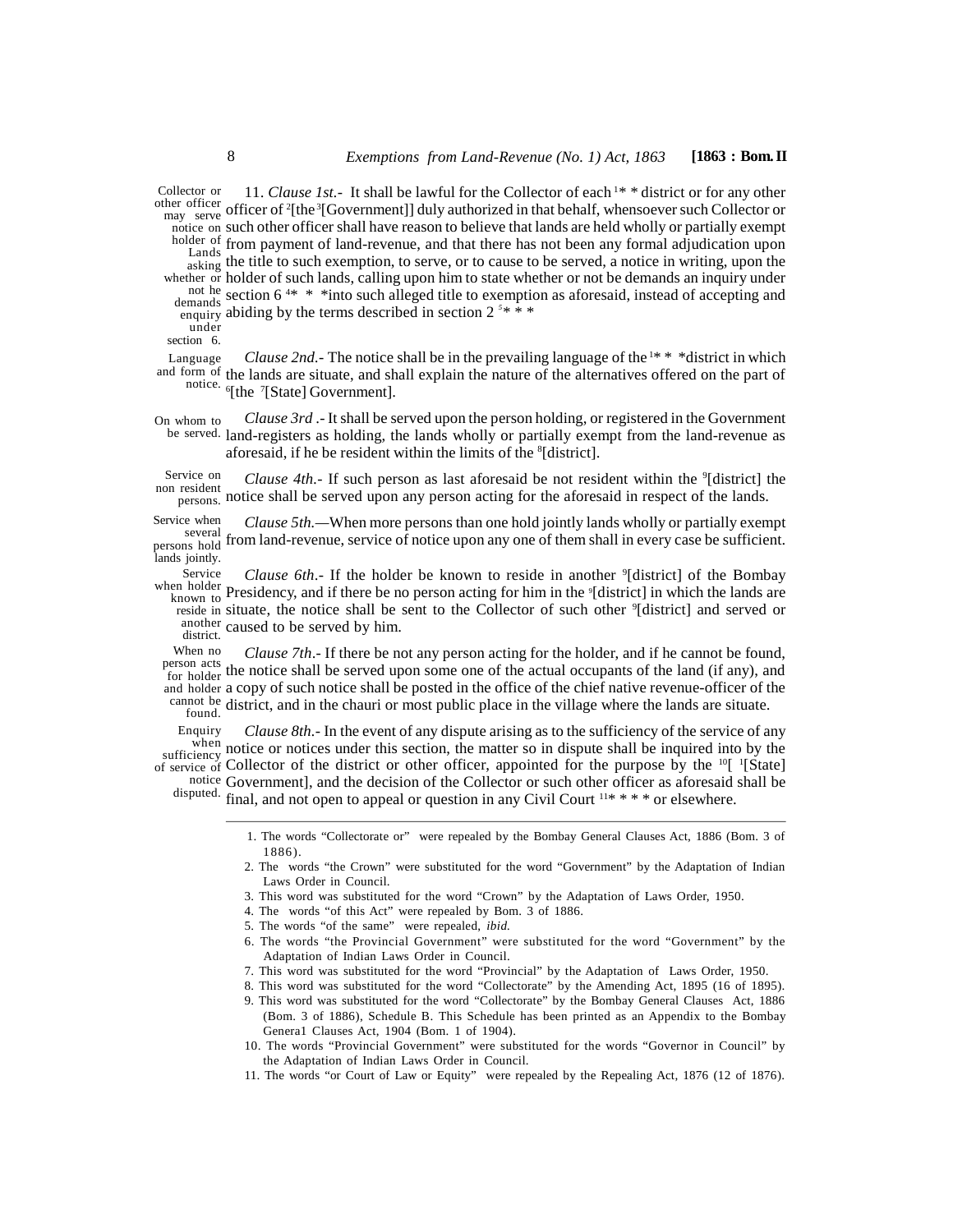#### **1863 : Bom. II]** *Exemptions from Land-revenue (No. 1) Act, 1863* 9

*Clause 9th.* If within two <sup>1\*</sup>months after the service of such notice in manner aforesaid, Holder the person holding the lands wholly or partially exempt from revenue as aforesaid, or his answer for legally constituted agent, shall not give an answer in writing to such notice, stating clearly two months, in such answer that he demands an inquiry into the title to such exemption as aforesaid, he have shall be deemed to have finally dispensed with such inquiry, and the lands, if held as dispensed aforesaid by an individual or individuals, shall be dealt with under sections 1 and 2  $2*$  \* with inquiry. and the rules annexed to said section 2, and, if held on behalf of religious or charitable institutions, shall be dealt with under clause 2 of section  $8^{3*}$ making no deemed to

But, if no holder or owner can be discovered, the land shall be fully assessed to the If no holder public revenue, and shall continue to be so assessed unless some person shall, within the <sup>or owner</sup> law of limitations, appear and prove his title to it. discovered land to be

fully assessed.

*Clause 10th.-* In the event of any dispute arising as to the sufficiency of any such Inquiry answer as last aforesaid, or as to its meaning, or as to its having been given within the time  $\frac{\text{when}}{\text{surface}}$ required by this Act, the matter so in dispute, shall be inquired into by the Collector or other of answer to officer appointed for the purpose by the  $3$ [  $4$ [State] Government] and the decision of the notice Collector or such other officer as aforesaid shall be final, and not open to appeal or question in any Civil Court.<sup>5\*</sup> \* \* or elsewhere. sufficiency disputed.

*Clause 11th.-* Whensoever an answer in writing is given by any holder or his agent After answer demanding an inquiry under section 6 or clause 4 of section 8  $6*$  \* the Collector or other  $\frac{\text{demanding}}{\text{inarity}}$ officer to where such answer has been given shall take the security required in such case by security to section  $7^{6*}$  \* \*, or, in default of the same being furnished, shall take such steps as shall be necessary for levying the full assessment of the land as required by the said section, and shall refer the holder's claim to the officer appointed by Government for the trial of such Claim to be matters, who shall, with reasonable regard to the public convenience, and to the convenience  $\frac{reference}{difference}$ of all persons interested or to be engaged in conducting such inquiry, fix a time at which it Time to be shall be proceeded with. inquiry be taken. officer. fixed.

*Clause 12th.-* Any claimant demanding an inquiry into his title shall be allowed the Claimant benefit of any evidence to be found in the records of the present or any former Government, allowed in custody of such public officer as is authorized by the <sup>7</sup>[ <sup>4</sup>[State] Government] to have evidence to charge or custody of the same, and such public officer shall be in bound to search for and be found in Government to produce the same on application made to him. records in

custody of such public officer.

*12. [Validation of prior notices, orders and settlements] Rep. Act. XVI of 1895.*

<sup>1</sup> The word "calendar" was repealed by the Bombay General Clauses Act, 1886 (Bom. 3 of 1886).

<sup>2</sup> The words "of this Act" were repealed, *ibid.*

<sup>3</sup> The words " Provincial Government" were substituted for the words " Governor in Council" by Adaptation of Indian Law Order in Council.

<sup>4</sup> This word was substituted for the word "Provincial" by the Adaptation of Laws Order, 1950.

<sup>5</sup> The words "of Court of Law or Equity" were repealed by the Repealing Act, 1876 (12 of 1876).

<sup>6</sup> The words "of this Act" were repealed by the Bombay General Clauses Act, 1886 (Bom. 3 of

<sup>1886),</sup> Schedule B. This Schedule has been printed as an Appendix to the Bombay General Clauses Act, l904 (Bom. 1 of 1904).

<sup>7</sup> The words "Provincial Government" were substituted for the words "British Government" by the Adaptation of Indian Laws Order in Council.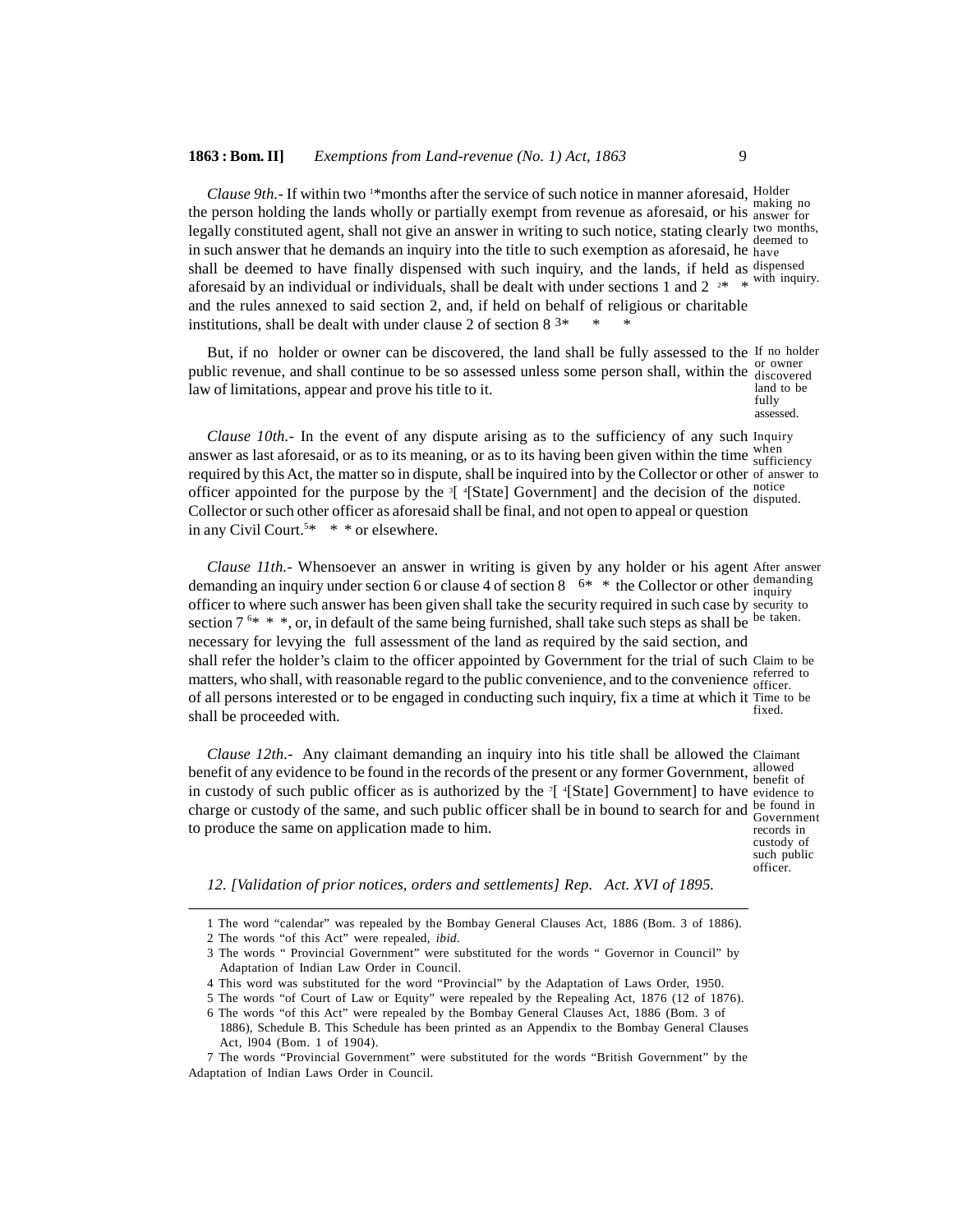Appeal from proceedings of officers to be made any a Government.

13. When any adjustment of a claim or claims to total or partial exemption from landrevenue has been made by the <sup>1</sup>[ <sup>2</sup>[State] Government], or any duly authorized officer <sup>3</sup>[of making the  $\text{``Government]}$ , under the second, fifth and eighth section  $\frac{5*}{1} \cdot \frac{3*}{1} \cdot \frac{3*}{1} \cdot \frac{3*}{1}$ adjustment any appeal from or against the proceedings, orders or acts of the officers  $\frac{1}{1}$  [of the to <sup>2</sup>[State]  $\rm ^4[Government]$ ] engaged in making any such adjustment shall be made to the <sup>1</sup>[ $\rm ^2[State]$ Government], or to such officer or officers as may be appointed by the  $\frac{1}{2}$ [State] Government]

to take cognizance of such appeals, and shall not be recognizable by any other authority.

14. [*Bar of suits against Government officers*.] *Rep. Act X of 1876.*

15. All quit-rents, nazranas, succession duties, transfer duties and forfeitures, payable  $\frac{\text{maxrana}}{\text{how}}$  under this Act, shall be levied in the manner in which ordinary land-revenue is now levied. recoverable, and the claim of the  $\frac{1}{2}$  [State] Government] to such quit-rents and nazranas, and to all forfeitures provided by this Act, shall have precedence over any other debt, demand or claim whatsoever, whether in respect of mortgage, judgment, decree, execution or attachment or otherwise howsoever against the lands, on the holder or holders thereof. Quit-rents, etc., how **under** this

#### 16. *(A) [Number and gender, Rep. Bom. III of 1886]*

*(B)* the word "lands" shall, for the purposes of this Act, be understood to include tion clause. villages, portions of villages, shares of the revenues thereof, and landed estate of every description : Interpreta-

*(C)* "political tenure" is tenure created from, or dependent upon, political considerations, the existence of which shall be determined by the Government;

*(D)* The phrase "lands held for service" shall include lands specially granted, or held or continued, nominally for the performance of service, whether that service be actually performed or not, and lands granted, held or continued, partly in consideration of past service, and partly for the performance of prospective service, but shall not include lands granted in consideration of past service only, and it is to be understood  $8$ [that the  $2$ [State] Government] shall be competent to determine any question that may arise in giving effect to this Act, as to whether or not any lands are lands held for service.

<sup>1.</sup> The words "Provincial Government" were substituted for the words "Governor in Council" by the Adaptation of Indian Laws Order in Council.

<sup>2.</sup> This word was substituted for the word "Provincial" by the Adaptation of Laws Order, 1950.

<sup>3.</sup> The words "of the Crown" were substituted for the words "of Government" by the Adaptation of Indian Laws Order in Council.

<sup>4.</sup> This word was substituted for the word "Crown" by the Adaptation of Laws Order, 1950.

<sup>5.</sup> The words "of this Act" were repealed by the Bombay General Clauses Act, 1886 (Bom. 3 of 1886), Schedule B. This Schedule has been printed as an Appendix to the Bombay General clauses Act, 1904 (Bom. 1 of 1904).

<sup>6.</sup> The words "it shall not be competent for any Civil Court or Court of Law or Equity to question such adjustments; so for as the right of Government to levy from the holder or holder of the lands for the time being, the nazrana and the annual quit-rents mentioned in the said second, fifth and eight sections, or any of them, is concerned," were repealed by the Bombay Revenue Jurisdiction Act, 1876 (10 of 1876).

<sup>7.</sup> The words "the provincial Government" were substituted for the word "Government" by the Adaptation of Indian Laws Order in Council.

<sup>8.</sup> The words "that the Provincial Government" were substituted for the words "that Government" *ibid.*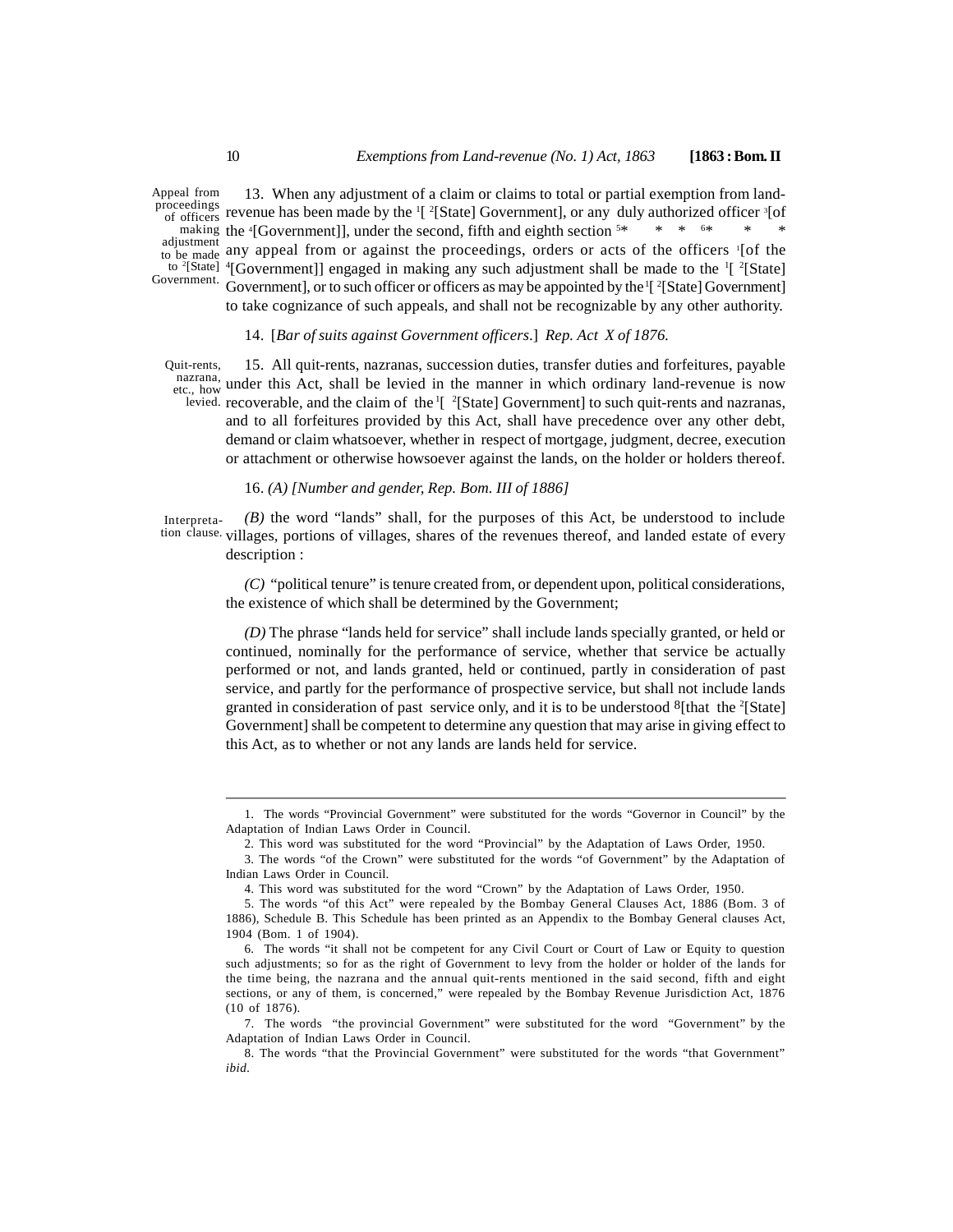*(E)* formal adjudication shall be held to mean final adjudication under any Regulation of the Bombay Government, or under Act XI of 1852 in cases to which the same were applicable, and in other cases final adjudication after inquiry by <sup>1</sup>[the <sup>2</sup>[State] Government] or some authorized officer thereof :

*(F)* for the purposes of this Act, the word "holder" shall be taken to signify the person, who, by himself, his tenants, sub-tenants or agents, is in possession of the land held wholly or partially exempt from land-revenue assessment, and shall include a mortgagee in possession as aforesaid :

*(G)* the word "transfer" shall, for the purposes of this Act, be taken to meet the permanent alienation of land by assignment, gift, sale, deed or other instrument, or therwise howsoever, and also mortgage of the same under which possession shall have passed or is to pass to the mortgagee.

PRINTED AT THE GOVERNMENT PRESS, AURANGABAD.

<sup>1.</sup> The words "the Provincial Government" were substituted for the words "the British Goverment" by the Adaptation of Indian Laws Order in Council.

<sup>2.</sup> This word was substituted for the word "Provincial" by the Adaptation of Laws Order 1950.